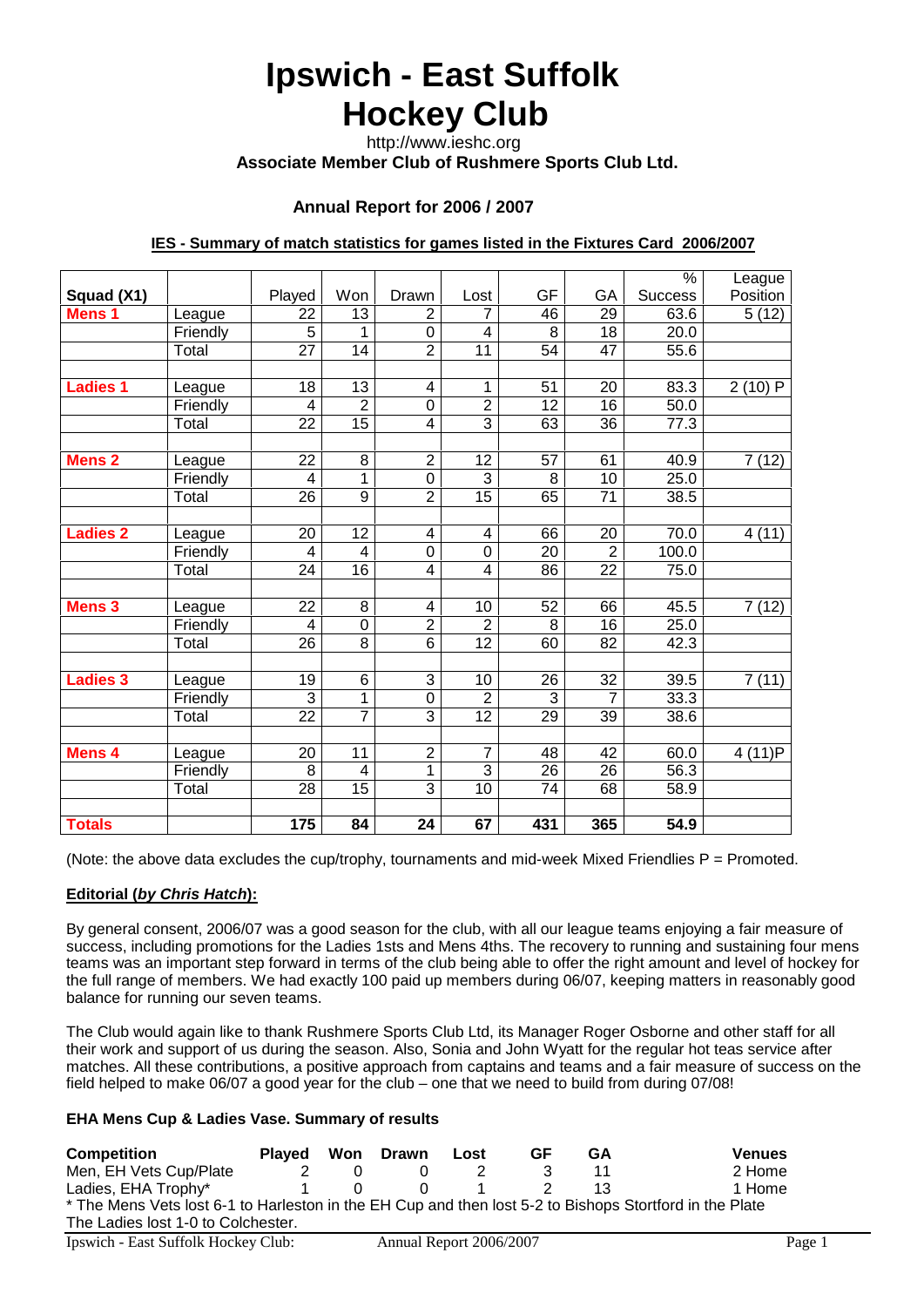#### **Outdoor Tournament & Indoor competitions. Best results during 2006/07:-**

Ladies Champions, Suffolk Veterans Qualifying Tournament (outdoor) Runners-up, Borrett (Suffolk) Indoor Cup

#### **News from the Annual General Meeting on 14th June 2007**

The following elections were made at the AGM (or by subsequent committee appointment): President, John Taylor; Chairman, John Adams; Secretary, Laura Collinson; Business Manager, Men's Team Secretary, Astro Pitch Liaison & Umpire Appointments Officer, Chris Hatch; Ladies Team Secretary, Claire Pearsons Social Sec,; *Vacancy* Youth Development Committee, Dave Charles, James Nayler, Sapphire Cutting Press Officer, James Lane Suffolk County Liaison Officer, Steven Farrow Ladies League Liaison Officer, John Adams Web Site Manager, Andrew Keedle

**Position Men Ladies** 1st X1 Captain/V-Captain Steven Farrow / Danny Mayhew Linda Rose / Annette White 2nd X1 Captain/ V-Captain Phil Vernon / Peter Day Sam Simpson / 3rd X1 Captain/ V-Captain Hugh Rowland / Barrie Whelpton Fiona Tozer / Kim Caley 4th X1 Captain/ V-Captain John Wright / *vacancy Not applicable* Mixed X1 Captain / Secretary Simon Martin / *vacancy* Simon Martin / *vacancy* Indoor League Captain **Jason Pettit** Abi Adams (A); Cathy Cook (B) Fixtures Secretary **Fixtures Secretary** Graham Ramsden **Claxton** Dawn Claxton<br>
Head Coach Coach Consult Day of Consults Charles Farrow vacancy vacancy **vacancy** Charles Farrow

# **Other Matters reported on at the AGM:-**

#### **(i) Chairman's Report (John Adams);**

The Chairman thanked the new Sponsors, Hills of Felixstowe and Hill Piling, arrangements for which were made through club members, Peter Day and Stuart Thornton. This, along with hours of work on the kit purchases and distribution by David and Janis Taylor, had allowed all members to play in complete new playing strips for the 06/07 season.

All the club's teams were congratulated on having done well. The Ladies 1sts were promoted and all other teams achieved solid mid-table finishes. Four mens teams were run (an increase from 3 for the previous 2 seasons) and John Wright was especially thanked for his efforts in running the mens 3rds (as the extra team). The indoor teams also had reasonable seasons with mid-table finishes in the Suffolk league.

The Committee was especially thanked for their efforts and especially Chris Hatch, Laura Collinson and the Captains who put in a great deal of time.

The whole club was again thanked for the commitment to the Richard Gray memorial tournament on May 20<sup>th</sup>, when a great turnout ensured that £500 was raised for the nominated charity, Breast Cancer Care.

#### **(ii) Business Manager's Report (Chris Hatch);**

At the end of our 9th season after moving to Rushmere Sports Club, it is a pleasure to report that we generally continued to pay our way, although a financial loss of £594.58 was recorded following a decision to continue to return some money to members in the form of subsidising new club clothing. We enjoyed a successful season and it was also good to welcome quite a lot of new members to the club.

The Club was delighted to welcome new Sponsors, Hill Felixstowe and Hill Piling, contributing substantially to the purchase of complete new playing strips for all our members.

The 'Copleston Contract' started from 1<sup>st</sup> September 1998 and we have now completed the 9<sup>th</sup> season of 10 under this agreement. The new pitch, available from September 2006, proved to be excellent and an agreed fixed price (as a contract variation), was mutually satisfactory. Once again it needs to be emphasised that the members who run the youth coaching programme are providing the whole club with a de-facto subsidy on their hockey costs, as this is worth some 20% off the net pitch hire costs at Copleston.

The team secretaries and/or captains are thanked for their accounting of income and expenses. The 'traditional' contributions of those who waived most travelling expenses, goalkeepers who provided their own kit and also by those who absorbed costs such as phone calls are gratefully acknowledged. The Committee felt that we should offer another compelling membership package for 07/08 in terms of no changes to subscriptions and match fees. This assumes that we continue with broadly the same expenditure profile for travel and training costs.

# **(iii) Secretaries Report (Laura Collinson)**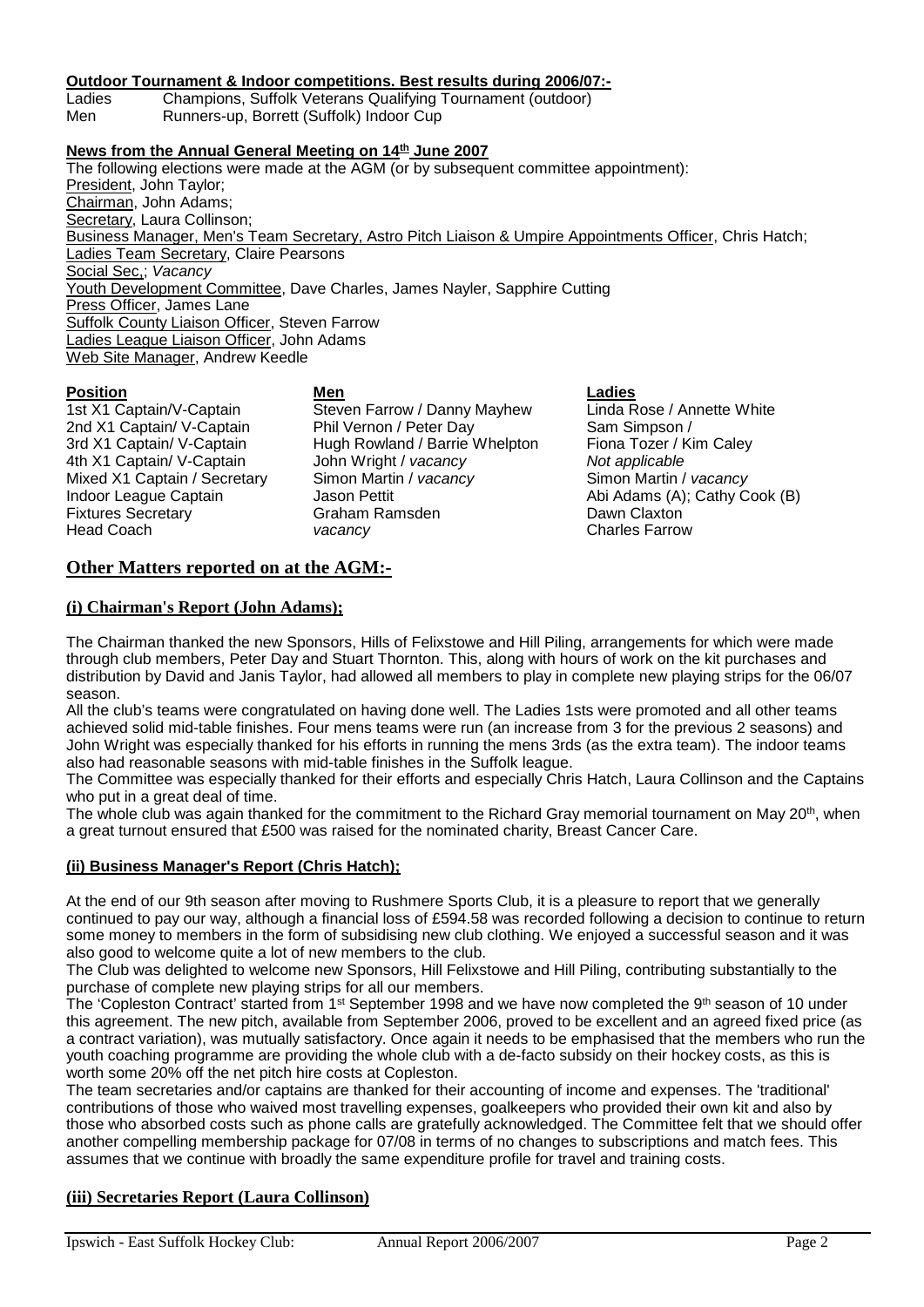9 committee meetings were held. This enabled the club to continue to organise great hockey for all abilities. Dates of the meetings were; 22.05.06, 17.07.06, 23.08.06, 26.09.06, 7.11.06, 12.12.06, 22.02.07, 29.03.07 and 24.04.07.

Each month the committee met and discussed various aspects of club management including; Finance, Youth , Playing Matters, Fixtures, Indoor League, Men's 4th Team ,Richard Gray Memorial Tournament , Social and Club Charter Mark. Attendance was very good throughout the season with on average 9 committee members being there at each meeting. Meeting minutes were produced and then circulated to committee to keep a record of the meeting.

#### **(iv) Social Events Report (Editor's Report);**

Social events held during the year included a club Christmas Party, Quiz Night and Annual Dinner Dance. Many thanks to the organisers for doing a great job on these events.

#### **(v) Youth Coaching Report (Ian Reed's report);**

This year has enjoyed similar numbers to last year with some of the  $~15$  year old boys going into the men's  $3<sup>rd</sup>$  XI. IES come through the season well – with full teams entered into Harpers league for both boy's U14 and girl's U13. Boy's did well in Harpers league, finishing second to Bury.

There was a lot of promise in the young players who grasp what hockey is about and show the promise to make good players for the future. The key thing is that it is good for kids to enjoy these games, rather than be concerned about winning all the time.

About 10 of the club's qualified coaches were present at the Copleston and Chantry Youth days, which were a great success. Northgate, Chantry and Copleston schools brought a lot of their young players along. We need to create improved links from Schools to the club to create scope for development.

Thank you to Gary and Karen Cope for their administration of the youth section. This has been part of our Clubs 1<sup>st</sup> development and has been a regular commitment on Sunday mornings at Copleston and hugely appreciated by the club coaches (who otherwise would have had to do the admin as well).

Ian announced that he is stepping down – having twice held the Youth head coach role for several years. He hoped that new coaches would come forward as a regular commitment, to take this important aspect of club development forward.

#### **(vi) Umpires and Umpiring Report (Chris Hatch);**

For the record, the Mens 1<sup>st</sup> X1 Division 2N and the Mens 2<sup>nd</sup> X1 Div 3NE 'Suffolk Derbies' League matches were umpired by members of the SCHUA, to whom the club is most grateful. Almost all the other club games were umpired by IES Club appointees. For our official Saturday programme (including some neutral pool appointments for the SCHUA and 'favours' for other clubs), 3 or more games were umpired by Chris Hatch (38 games), Steve Clark (15), John Adams (11), John Oakley (11), Graham Ramsden (9), Charles Farrow (9), Andrew Keedle (9), Ian Reed (7), Peter Day (5), David Taylor (3), Anne edney (3), John Wright (3). Seven others (all Level 1 or 1T qualified) umpired 10 games between them. John Adams and Chris Hatch and Andrew Keedle also contributed significantly to the SHA Indoor League & Cups umpiring, with 33, 18 and 3 games respectively.

Megan Adams qualified to full L1 qualification and this should encourage other Lady members to qualify as umpires – an area that we really need to encourage. Chris Hatch will again act as the Club's umpire appointments coordinator for the coming season.

#### **(vii) Press Officer's Report (Laura Collinson)**

Every week a press release was sent to the local papers to raise awareness of the activities of IES for the readers of the local papers including the EADT, Evening Star, Advertiser and monthly "free" papers.

Extra press releases were also sent out for such events as Spirit Of Hockey and Club Night to give details regarding sponsors and raising monies for charities. Where and when possible photos were also submitted to enhance the /press releases/stories. Twenty articles/items were covered in the papers which ensured IES received good publicity especially as this season the club enjoyed new kit with the help of sponsors Hill Piling and Hills of Felixstowe. The Club night also enjoyed press coverage about the sponsorship and was featured in an extra article in the local papers on 3rd November.

#### **Review of the 2006/07 season – with Captain's reports or Editor's comments:**

#### **The Mens 1st X1 (Steven Farrow writes)**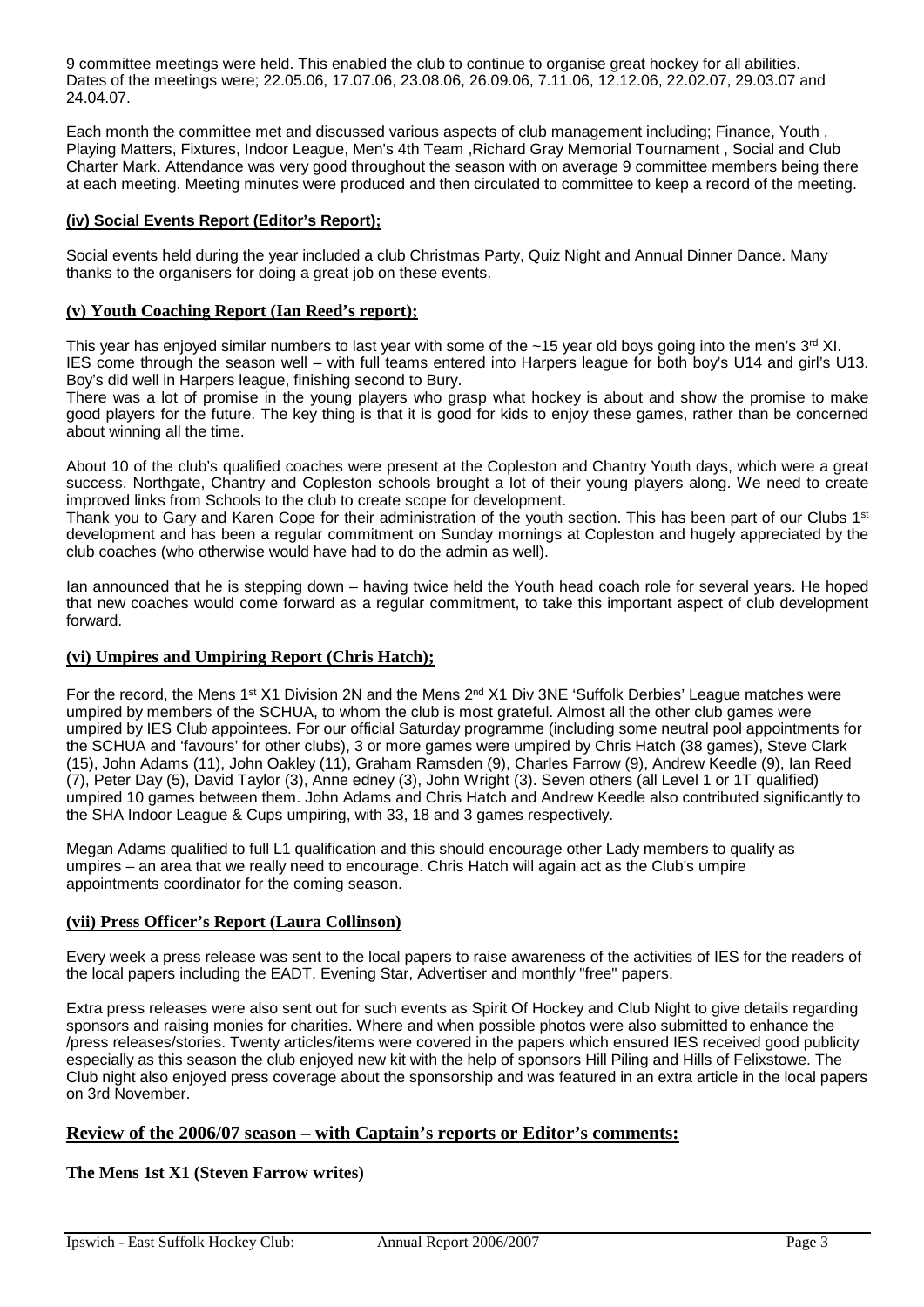Having been promoted as champion of Division 3NE in the 2005/2006 season, IES' 1st XI were looking good for a solid season back in Division 2N. We welcomed a few new additions to the squad, including the return from injury and Ipswich HC respectively of defenders Graham Bendall and Kevyn Brown. Pre-season Friendlies showed that the team's return to this division would require some solid performances, and the team duly replied with some excellent pre-Christmas results. These included victories against Harleston Magpies 2nds, Cambridge City 3rds and local rivals Sudbury 1sts. The first part of the season would have been much better if not for some erratic availability from the squad, which will hopefully be more consistent for the coming season. After Christmas, the 1st XI started slowly with Harleston raining revenge for the earlier season result. Soon the team were back on track with an 8-1 hammering of UEA's students and victories over Ely and March, which helped to secure a 5th position in the final table. This should provide a solid base to push for promotion to Division 1 come September 07. The 1st XI claimed the second best goals against record in the top 5 East divisions, with solid defending from man of the season Peter Blake as well as Bendall, Brown, Farrow and new keeper James Lane. Midfield grit and flair was added by Alex Borwick, Nick Aveling, Peter Francis, Billy Tuitoek, Scott Cole and Stu Gooderham. Forwards Jon Tingey and David Taylor added nearly 30 goals between them, but will hope to fire more next season.

### **Ladies 1st X1 (Linda Rose writes)**

The ladies 1<sup>st</sup> team has had a successful season gaining promotion from East 2C. A new captain and new coach brought motivation and an aim for the top of the league and promotion. The club also welcomed some new players to join the ladies section and the good availability throughout the season meant the side had a core squad for the season. Although confidence was high amongst the squad as the season began, a shaky start with a loss against rivals Ipswich in the final minutes of the game made them even more determined to prove that they one of the best, if not the best, team in the league. The team more than proved this by winning 7 of their 9 league games putting them top of the table before the Christmas break.

The second half of the season proved more of a challenge to the team than was expected and the flow of wins seen before Christmas seemed to be disrupted by weekends with no games. A string of draws against teams that they had comfortably beaten first time round and a slip into  $2<sup>nd</sup>$  place in the league made the team question what they really wanted to achieve. Although in a strong position in the league, the final promotion slot was to prove a battle between them and Cambridge City in East 2N division. With revived determination and belief that they can succeed resulted in a flurry of goals in the final games and 3 comfortable wins securing that final promotion position.

Many thanks goes out to everyone who contributed towards the team gaining promotion, especially Charlie Farrow for his coaching expertise and direction from the side-line and also to Maria Whelan for being vice-captain. The team now looks to continue to build on the successes of this season and look forward to doing well in Div 1N.

# **Mens 2nd X1 results (Jason Pettit writes)**

The men's second team this year were looking to capitalise on their eventual promotion after Harleston decided not to accept their chance to be promoted into 3NE.

The second team again had recruited some new faces mixed with some more experienced ones and the team had a good mix, which showed on the pitch.

The season had started well with a win away to Dereham, then a draw at home to Bury and things were looking good for the season as the aim was to compete in the league and finish mid table.

In the first half of the season we managed 4 wins, 2 draws and 6 losse, which was a great start which we needed to continue in the second half of the season.

After the Christmas break we started off well with a loss and a win but were missing a keeper and the captain Jason Pettit had to step up to the task, although 6 losses in 7 games was not what we had expected.

The captain then recruited John Adams to play in goal to sure things up and allow the captain to lead by example on the pitch. This was to prove to be a great piece of captaincy winning the last 3 games of the season securing a mid table position and a place in 3NE next year.

As a team we have had a fantastic season, spirits have been high and everyone has enjoyed their hockey. I would like to thank to everyone who played for the 2<sup>nds</sup> this season. We have played some good hockey and will be back next year looking to do well in Div 3NE but most of all to enjoy our hockey and build on a great 06/07 season.

#### **Ladies 2nd X1 (Sam Simpson writes):**

The season of 2006/2007 saw the Ladies 2ndXI start with phenominal success. We won all four of our friendly games scoring 20 goals and feeling great about the season to come. Maybe we started too strongly! But, we were plagued by injury and losing players for many weeks. Broken bones and badly torn muscles meant we (I) hassled the Ladies 3rds and 1sts for players each week, just to make up 11 players. Thank you to everyone who played for the Ladies 2nds. We worked hard to secure our final place of 4th in the League with Nicky Fuller being our star goal scorer and Di Alexander being so dedicated and consistent. Losing Lizzie our goal keeper at Christmas allowed Emma to step in and extend her sporting prowess - Emma you were brilliant - thanks so much. The Ladies 2nd XI would not have been the same with Peter's sideline encouragement!! Thanks go to Peter - stick with us, we'll do better next season!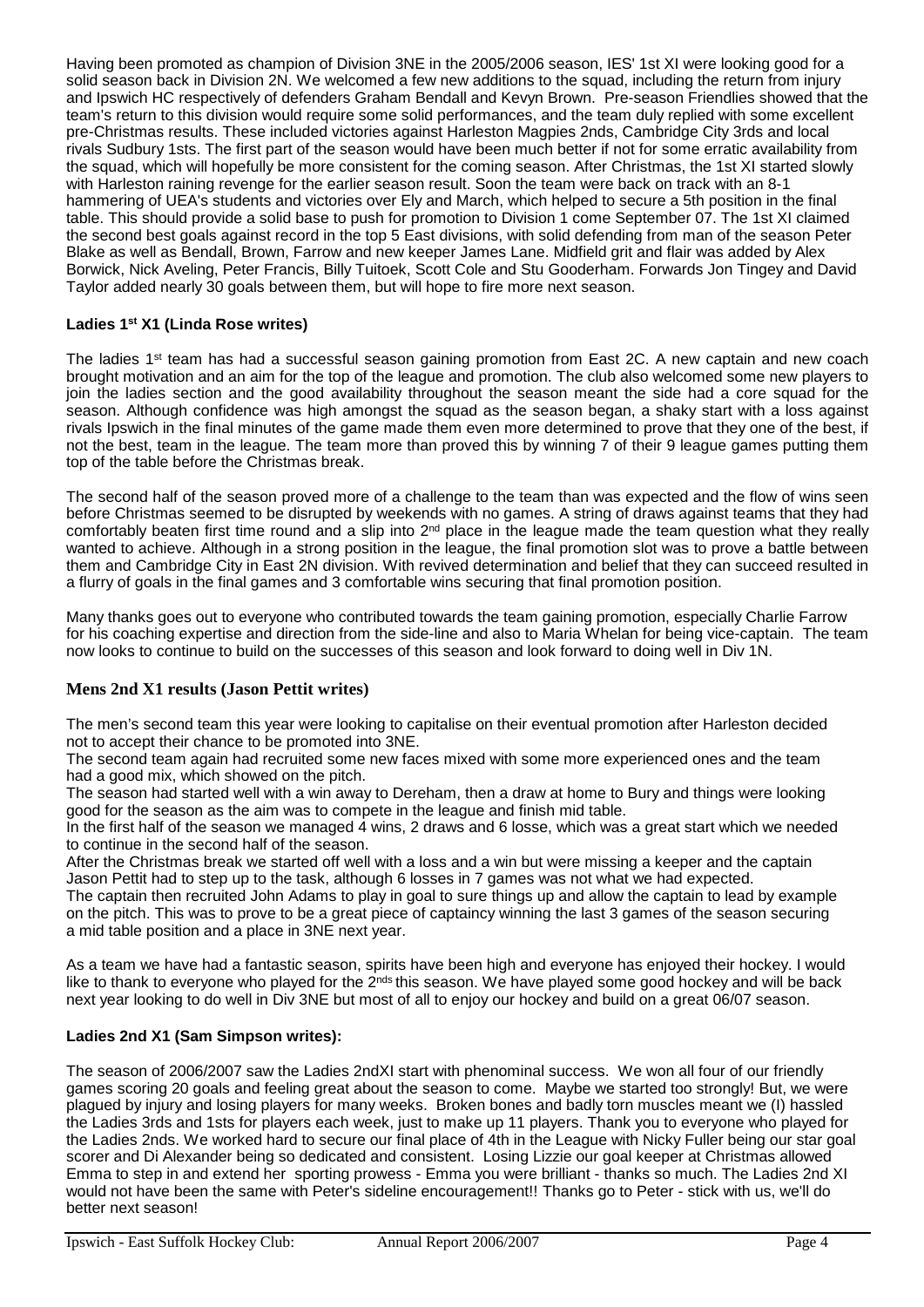My first year as captain was a really steep learning curve and had its challenges and i look forward to the 2007/2008 season, when hopefully our results will improve, our injuries lessen and i shall develop a louder voice both on and off the pitch!

……..and some further thoughts from coach Peter Elsom…….

The statistics from the league table are self evident and will tell you that the side finished fourth, scored 66 goals and only conceded 20 goals, however, what the league table does not tell you is that there is no doubt that on their day this side was the best team in the league which is why I think there is a little disappointment that we did not finish higher or even win the league.

Sam Simpson took over the mantle of leader and I am sure that she will admit that it did take a little bit of time in getting used to all the paperwork etc however, once this was delegated it meant that she could concentrate on leading the side which she did with great determination and enthusiasm and she will no doubt be equally determined next season, leading from the front as always.

Defensively, conceding only 20 goals says it all, however, what it does not tell you is that for the whole of the second half of the season we had Emma Johnson in goal, who had never played hockey before!

The midfield took time to gel as a unit, however, once they did they took sides apart with their intricate short passing and speed with which they played the ball around.

Up front when we attacked with speed the other teams could not live with us with goals being scored a plenty and watching from the sidelines it was reminiscent of the time when the IES Men's  $2<sup>nd</sup>$  Team were conquering all before them and winning back-to-back titles!!

I cannot thank the players enough for their commitment, effort and endeavour, and for the enjoyment they have given to those that have watched them during the course of the season and of course for putting up with me! Finally, it would seem sensible to set out my aims and goals for the new season.

- To have more people training on a regular basis
- To ban all weddings, holidays, anniversary's and school trips during the course of the season
- To get Nicky Fuller to travel out of the County for an away game
- To actually score a goal from a short corner
- To get Karen Keedle to arrive on time at the designated place.

#### **Mens 3rd X1 (John Wright writes)**

Starting the season as a completely new team was always going to provide a high degree of interest. Would enough players be found on a regular basis and how would the available players gel as a team?

The season started with a friendly which produced a draw against Sudbury 4. However, it took several weeks for the squad to consolidate and indeed with no regular goalkeeper a certain amount of juggling was required. We were fortunate that Tony Elsom was back in the frame and willingly filled the goal mouth on several occasions. It wasn't until mid-October that a win was obtained, in a rather ill-tempered game, against a "very" youthful Norwich City 6. In fact someone commented "are we a colts side"?

Things really started to look up when Jim Strongitharm decided to join the team as resident keeper. We now had the potential to develop and over the course of the next few weeks all the players started to find form. This manifested itself with a very pleasing win over eventual runners up Dereham 4. There were still glitches of course. An 8-0 defeat away to Lowestoft Railway 2 and a 10-1 defeat to Thetford at home severely hurt our pride but as the new year progressed we picked ourselves up and won 4 games on the trot, the most pleasing probably being against North Walsham 3rd (away).

A return trip to Dereham produced some real drama with Chris Hatch experiencing the 'delights' *<Not my choice of words – Editor>* of a trip to Norfolk and Norwich A&E after being struck in the eye by a raised ball, discretion dictating the game be abandoned. Simone Chapman was absolutely brilliant in her handling of the situation applying first aid until the paramedics arrived. As they say "you can't keep a good man down" because the very next day Chris was on the phone discussing Hockey strategy.

As the season came to an end we seemed to lose our way slightly, only managing a couple of draws tempered by two defeats. When all results had been analysed the team found itself placed seventh out of twelve, on balance a not un-respectable position all things considered. Looking back at our performances, if we had made more of our chances we might have finished higher. Looking forward to the new season, who knows !

#### **Ladies 3rd X1 (Fiona Tozer writes)**